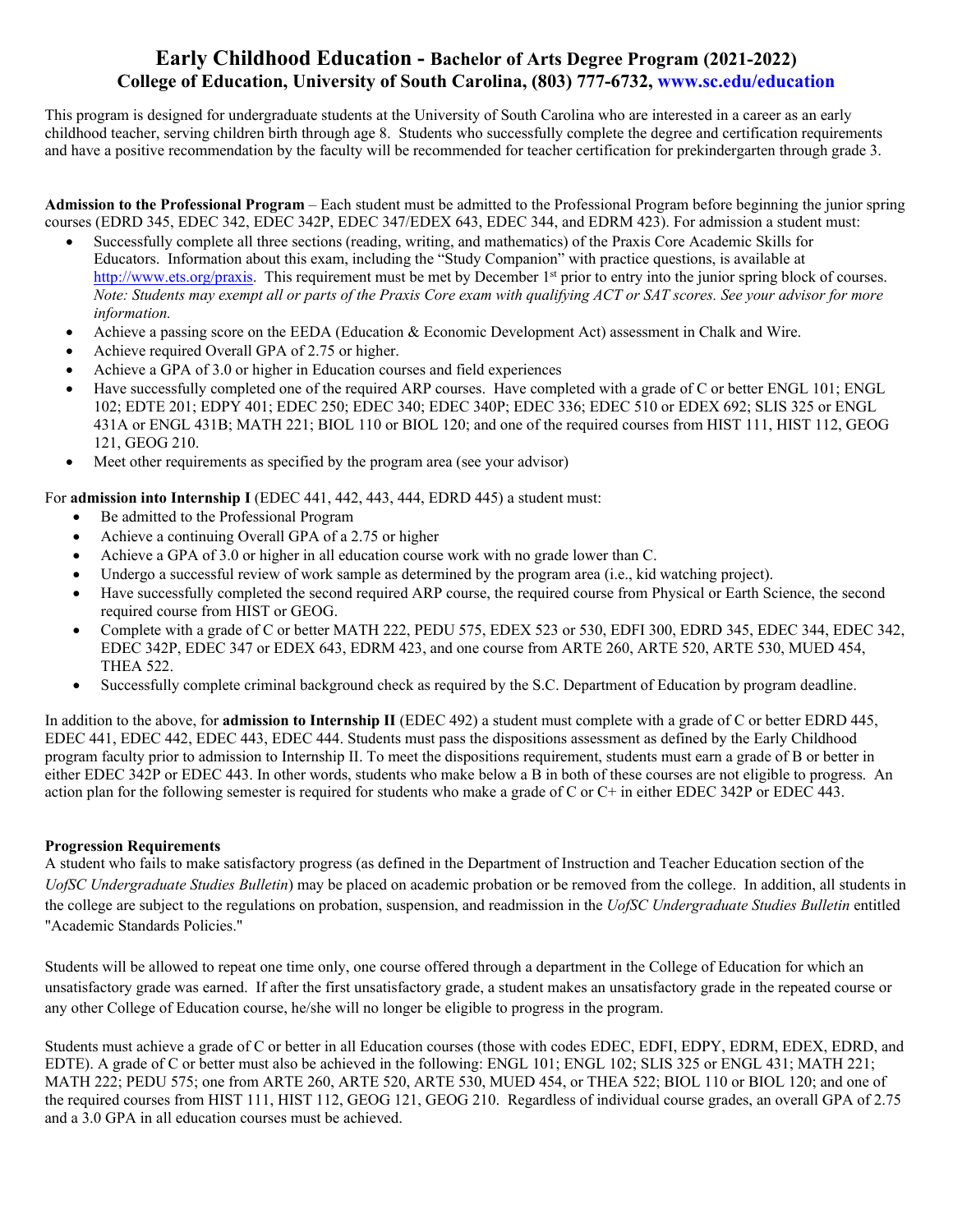#### $\bullet$  ENGL 101(3) Life Science (3‐4 Hours) – grade of C or better required 3‐4 hours from the following: Physical Science/Earth Science (3‐4 Hours) 3‐4 hours from the following: by the Carolina Core. **CMW** EFFECTIVE, ENGAGED, AND PERSUASIVE COMMUNICATION: WRITING (6 hours) Complete 6 hours (two courses) as follows: Grade of C or better required  $\bullet$  ENGL 102(3) **ARP** ANALYTICAL REASONING & PROBLEM Complete 6 hours (two courses) from: SOLVING  $\begin{array}{cccc}\n\text{SOLUTION} \\
\text{SOLUTION} \\
\text{SOLUTION} \\
\text{SOLUTION} \\
\text{Solution} \\
\text{Solution} \\
\text{Solution} \\
\text{Solution} \\
\text{Solution} \\
\text{Solution} \\
\text{Solution} \\
\text{Solution} \\
\text{Solution} \\
\text{Solution} \\
\text{Solution} \\
\text{Solution} \\
\text{Solution} \\
\text{Solution} \\
\text{Solution} \\
\text{Solution} \\
\text{Solution} \\
\text{Solution} \\
\text{Solution} \\
\text{Solution} \\
\text{Solution} \\
\text{Solution} \\
\text{Solution} \\
\text{Solution} \\
\text{Solution} \\
\text{Solution} \\
\text$ MATH 141 (4) • CSCE 102 (3) • MATH 142 (4) • CSCE 145 (4) • MATH 170 (3) • ECON 436 (3) MATH 172 (3) • GEOG 105 (3) • MATH 174 (3) • STAT 110 (3) or PHIL 111 (3) STAT 112 (3) PHIL 114 (3) • STAT 201 (3)<br>PHIL 115 (3) • STAT 205 (3) PHIL 115 $(3)$  $\bullet$  STAT 206 (3) **SCI** SCIENTIFIC LITERACY (7 hours) Complete 7 hours in science as follows (at least one course must include lab):  $\bullet$  BIOL 110 - General Biology (4) BIOL 120 - Human Biology (3) and BIOL 120L (1) ASTR 101 (4) • GEOL 201 (4) • CHEM 101 (4) • MSCI 101 (4) • CHEM  $102 (4)$  • MSCI 210/210L (4) CHEM 111/111L (4) • MSCI 215/215L (4) PHYS 101/101L (4) • ENVR 101/101L (4) GEOL 101 (4) • ENVR 200 (4)  $\bullet$  GEOL 103 (4) **GFL** GLOBAL CITIZENSHIP AND MULTICULTURAL UNDERSTANINDG: COMMUNICATE EFFECTIVELY IN MORE THAN ONE LANGUAGE (0-6 hours) Complete the Carolina Core approved courses in Foreign Language (GFL) or by achieving a score of 2 or better on a UofSC foreign language placement test. If qualifying score not met, must complete the coursework as required GHS GLOBAL CITIZENSHIP AND MULTICULURAL UNDERSTANDING: HISTORICAL THINKING (3 hours) Complete 3 hours (one course) from: • **HIST 111**  $\bullet$  HIST 112 **GSS** GLOBAL CITIZENSHIP AND MULTICULTURAL UNDERSTANDING: SOCIAL SCIENCES (3 hours) Complete 3 hours (one course) from:  $\bullet$  GEOG 121  $\bullet$  GEOG 210 **AIU** AESTHETIC AND INTERPRETIVE UNDERSTANDING (3hours) Complete 3 hours (one course) from: • AFAM 202 (3) • ENGL 270 (3) • MUSC 110 (3) • ARTE 101 (3) • ENGL 280 (3) • MUSC 113-115 • ARTE 260 (3) • ENGL 282-288 • MUSC 140 (3) • ARTH 105 (3) • FAMS 110 (3) • MUSC 310 (3) • ARTH 106 (3) • FAMS 180 (3) • RELG 270 (3) ARTS 103 (3) FAMS 240 (3) RUSS 280 (3) ARTS 104 (3) • FREN 290 (3) • SOST 101 (3) ARTS 210 (3) • GERM 270 (3) • SPAN 220 (3) • CLAS 220 (3) • GERM 290 (3) • THEA 170 (3) CPLT 150 (3)  $\bullet$  MART 110 (3)  $\bullet$  THEA 181(3) CPLT 270 (3)  $\bullet$  MART 201 (3)  $\bullet$  THEA 200 (3) DANC 101 (3)  $\bullet$  MART 210 (3) ENGL 200 (3) **STAND-ALONE OR OVERLAY ELIGIBLE COURSES (3-9 hours)**

## **1. Carolina Core Plus Early Childhood General Education (31‐43 hours)**

 Up to two of the three requirements below may be met in overlay courses. For up to two instances, a Carolina Core course meeting another core requirement may also meet one of these requirements, provided the course is approved to meet both. One requirement below must be met with a 3-hour stand-alone course (not meeting another Carolina Core requirement). Note: A course approved and taken to meet two of the requirements below can meet the stand-alone requirement.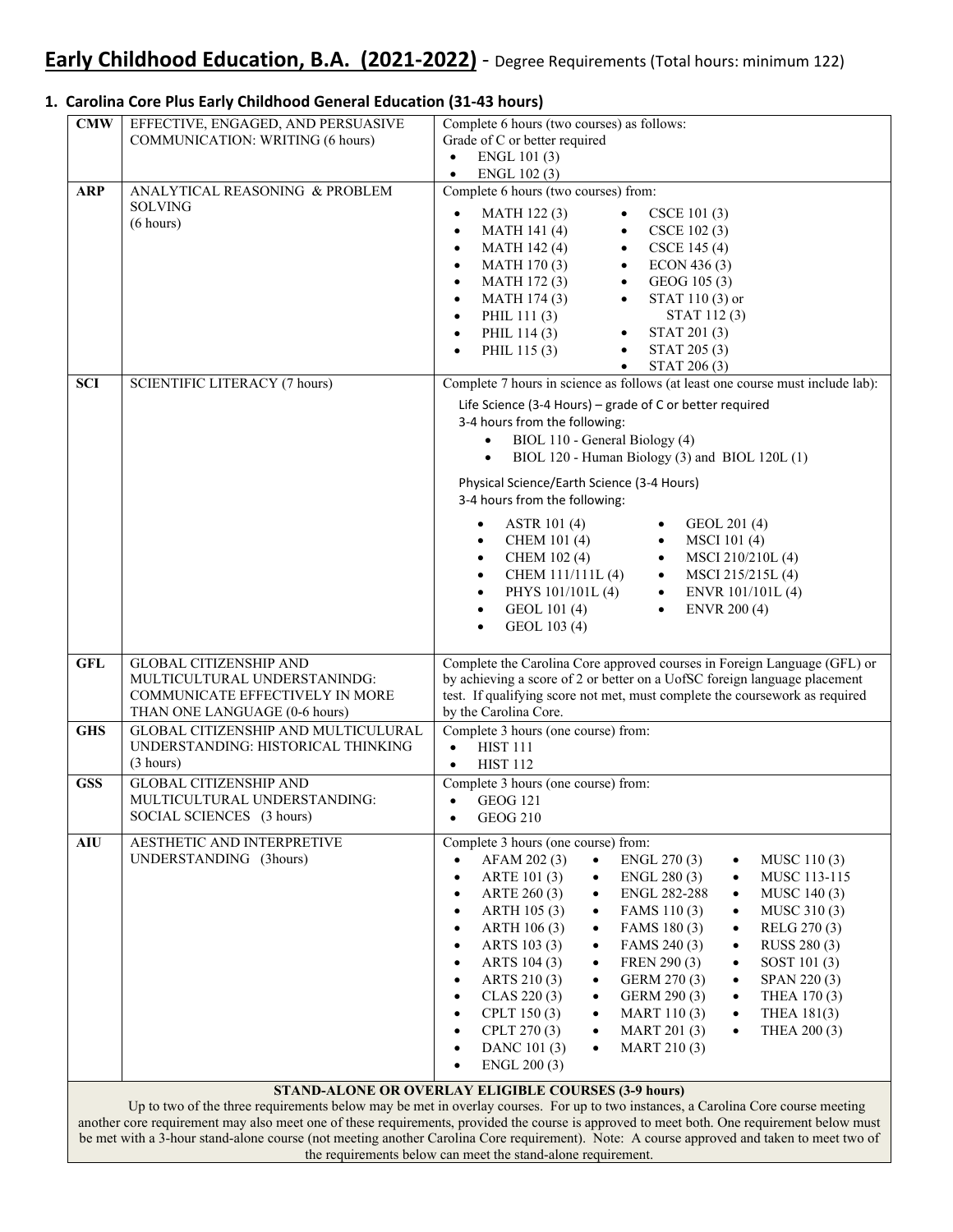| <b>CMS</b> | EFFECTIVE, ENGAGED, AND PERSUASVIE<br>COMMUNICATION (0-3 hours)      | SPCH $145(3)$ – Can also meet INF<br>٠<br>SPCH 213 $(3)$ – Can also meet VSR<br>$\bullet$<br>SAEL $200(3)$ – Can also meet VSR<br>$\bullet$<br>PHIL 213 $(3)$ – Can also meet VSR<br>$\bullet$<br>PHIL $325(3)$ – Can also meet VSR<br>$\bullet$<br>SPCH 140 (3)<br>$\bullet$<br>SPCH 230 (3)<br>$\bullet$<br>SPCH 260 (3)<br>$\bullet$                                                                                                                                                                                                                                                                                                                                                                                                                                                                                  |
|------------|----------------------------------------------------------------------|--------------------------------------------------------------------------------------------------------------------------------------------------------------------------------------------------------------------------------------------------------------------------------------------------------------------------------------------------------------------------------------------------------------------------------------------------------------------------------------------------------------------------------------------------------------------------------------------------------------------------------------------------------------------------------------------------------------------------------------------------------------------------------------------------------------------------|
| <b>INF</b> | <b>INFORMATION LITERACY (0-3 hours)</b>                              | ENGL $102(3)$ – INF/CMW overlay<br>$\bullet$<br>LIBR $101(1)$ - Cannot meet stand-alone req.<br>$\bullet$<br>STAT 112 $(3)$ – INF/ARP overlay<br>٠<br>SPCH $145(3)$ – Can also meet CMS<br>٠<br>SLIS 202 (3)<br>٠                                                                                                                                                                                                                                                                                                                                                                                                                                                                                                                                                                                                        |
| <b>VSR</b> | VALUES, ETHICS, AND SOCIAL<br><b>RESPONSIBILITY</b><br>$(0-3 hours)$ | SAEL $200(3)$ – Can also meet CMS<br>EDTE 202 (3)<br>$\bullet$<br>$\bullet$<br>PHIL 213 $(3)$ – Can also meet CMS<br>ENVR 322 (3)<br>$\bullet$<br>$\bullet$<br>PHIL 325 $(3)$ – Can also meet CMS<br>HIST 108 (3)<br>$\bullet$<br>$\bullet$<br>SPCH 213 $(3)$ – Can also meet CMS<br>LING 240(3)<br>$\bullet$<br>$\bullet$<br>PHIL 103, 211, 320,<br>CPLT $150(3) - VSR/AIU$ overlay<br>$\bullet$<br>$\bullet$<br>321, 322, or 324 (3)<br>ENGL 200 (3) - VSR/AIU overlay<br>$\bullet$<br>POLI 201, 240, 302,<br>$\bullet$<br>$ENGL 280 (3) - VSR/AIU$ overlay<br>$\bullet$<br>303, or $304(3)$<br>ANTH 212, 216, 244, 280 (3)<br>$\bullet$<br>RELG 205 (3)<br>$\bullet$<br>CSCE 390 (1) - Cannot meet stand-alone<br>$\bullet$<br>SPTE 385 (3)<br>AFAM/EDTE/JSTU 218(3)<br>$\bullet$<br>WGST 112(3)<br>BIOL 208 (3)<br>٠ |

### 2. Additional required courses for the B.A. in Early Childhood Degree Program (3-6 hours)

- A course (3 Hours) in culture other than Western European (Nonwestern Civilization)  *Note: Must be in addition to courses taken to meet Carolina Core requirement.*
- Electives (0-3 hrs)

Note: The number of elective hours required depends upon the number of hours used to fulfill other degree requirements. Minimum degree  *requirements must equal 122 hours.*

#### **3. Specialized Content Preparation (15 Hours)**

Grade of C or better required. Must be in addition to courses taken to meet Carolina Core requirement.

- SLIS 325 (3) or ENGL 431A or ENGL 431B(3) Children's Literature
- MATH 221 ‐ Basic Concepts of Elementary Mathematics I (3)
- MATH 222 ‐ Basic Concepts of Elementary Mathematics II (3)
- PEDU 575 ‐ Physical Education for the Classroom Teacher (3)
- ARTE 520 (3) or ARTE 530 (3) or ARTE 260 (3) or MUED 454 (3) or THEA 522 (3)

### **4. Education (70 Hours)**

Grade of C or better required.

A. Education Core (14 Hours)

- EDTE 201 Issues & Trends in Teaching and Learning (3)
- EDFI 300 ‐ Schools In Communities (3)
- EDPY 401 ‐ Learners and the Diversity of Learning (3)
- EDRM 423 ‐ Introduction to Classroom Assessment (2)
- EDEX 523 ‐ Introduction to Exceptional Children or EDEX 530 by special permission (3)

B. Early Childhood Core (39 Hours)

- EDEC 250 Play and Early Learning (3)
- EDEC 336 ‐ Culturally Relevant Pedagogy in Early Childhood Classrooms (3)
- EDEC 340 ‐ The Young Child: Development, Care, and Education (Birth to 3 Years) (3)
- EDEC 342 ‐ The Young Child: Development, Care, and Education (3‐8 Years) (3)
- EDEC 344 Linguistic Pluralism Across the Content Areas (3)
- EDEC 347 ‐ Community of Learners and Classroom Management in Early Childhood or EDEX 643 by special permission (3)
- EDEC 441 Teaching Mathematics in Early Childhood (3)
- EDEC 442 ‐ Teaching Science in Early Childhood (3)
- EDEC 444 ‐ Teaching Social Studies in Early Childhood (3)
- EDEC 591 ‐ Seminar on Teaching in Early Childhood (3)
- EDEC 510 ‐ Parent/Family Dynamics in Early Childhood Education or EDEX 692 by special permission (3)
- EDRD 345 Teaching Reading in Early Childhood Education I (3)
- EDRD 445 Teaching Writing in Early Childhood Education (3)

C. Practicum and Internship Experiences (17 Hours)

- EDEC 340P ‐ The Young Child: Development, Care, and Educ. (Birth to 3 Years) Practicum (1)
- EDEC 342P The Young Child: Development, Care, and Education (3-8 Years) Practicum (3)
- EDEC 443 ‐ Internship in Integrated Curriculum in Early Childhood Education (4)
- EDEC 492‐ Internship in Curriculum, Assessment, Teaching and Professional Roles (9)